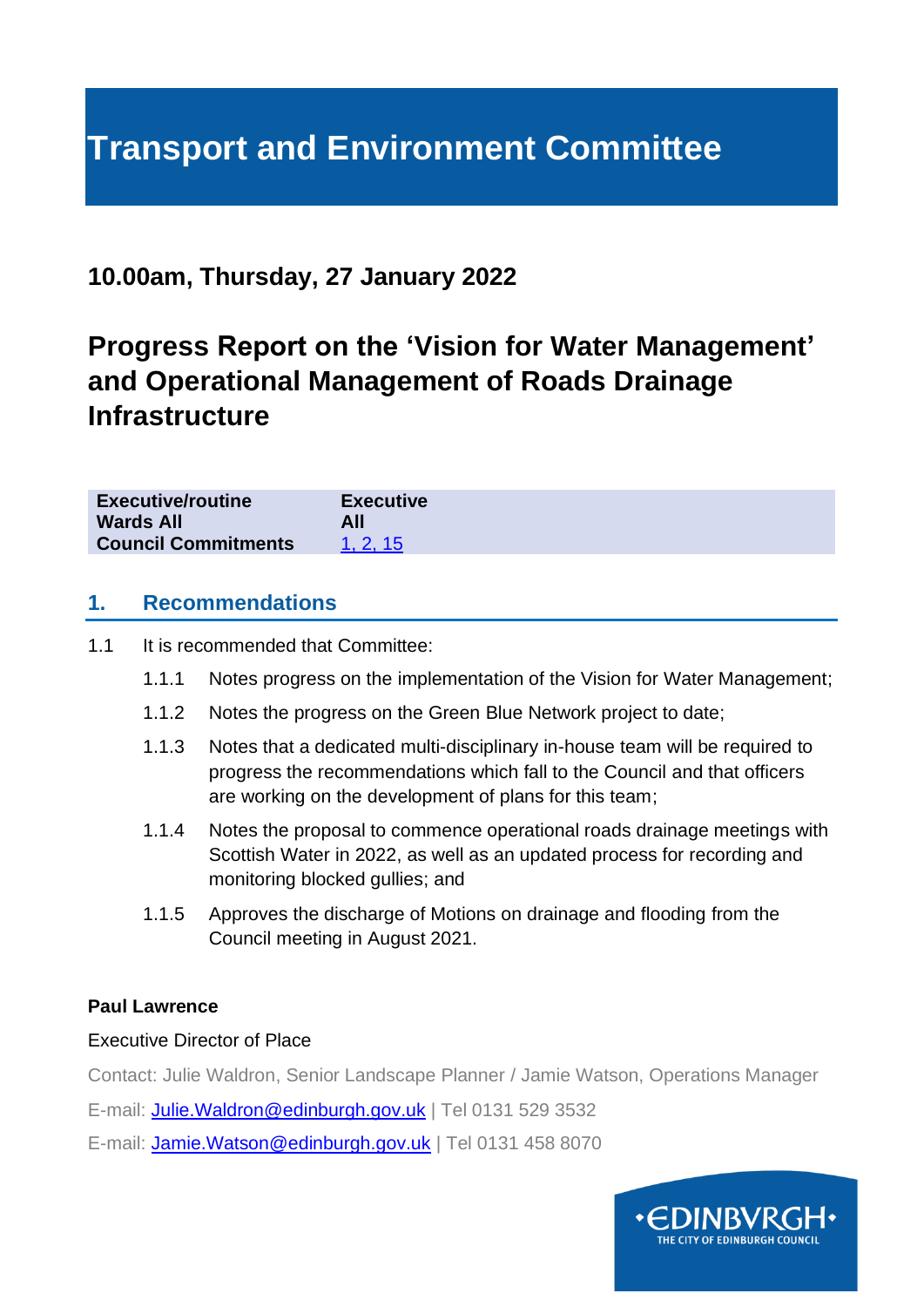## **Report**

## **Progress Report on the 'Vision for Water Management' and Operational Management of Roads Drainage Infrastructure**

## **2. Executive Summary**

2.1 This report provides an update on the implementation of the Vision for Water Management and on operational management of the city's roads drainage infrastructure, and responds to two motions which were approved by the Council in August 2021.

## **3. Background**

- 3.1 Achieving net zero emissions and adapting the city to the impacts of climate change represents the greatest challenge of a generation. The City of Edinburgh Council has set an ambitious target for Edinburgh to become a net zero and climate-resilient city by 2030, as set out in the draft 2030 Climate strategy.
- 3.2 The Vision for Water Management in the City of Edinburgh (Water Vision) is being actively driven forward by the newly formed Blue Green City Partnership. This is a partnership between Scottish Water, Scottish Environment Protection Agency (SEPA) and the Council. The group reports to the Edinburgh and Lothians Strategic Drainage Partnership.
- 3.3 The Blue Green Network project was initiated to determine a strategic Green Blue Network across Edinburgh, highlighting missing links in the network for future projects. The project brought together all the information available across the Council and externally from SEPA and Scottish Water on green blue infrastructure. This included flooding from all sources, in particular Scottish Water sewer flooding and Sustainable Drainage Systems (SuDS) opportunity mapping, along with the existing planning green network, and active travel data sets. The project worked with the Edinburgh Nature Network project to integrate all habitat data sets and agreed buffer zones and connectivity across the city.
- 3.4 Whilst many of the outcomes from the above projects will be progressed by others (through externally-funded developments), there is currently insufficient staff and financial resources available to progress either the strategic planning work, or any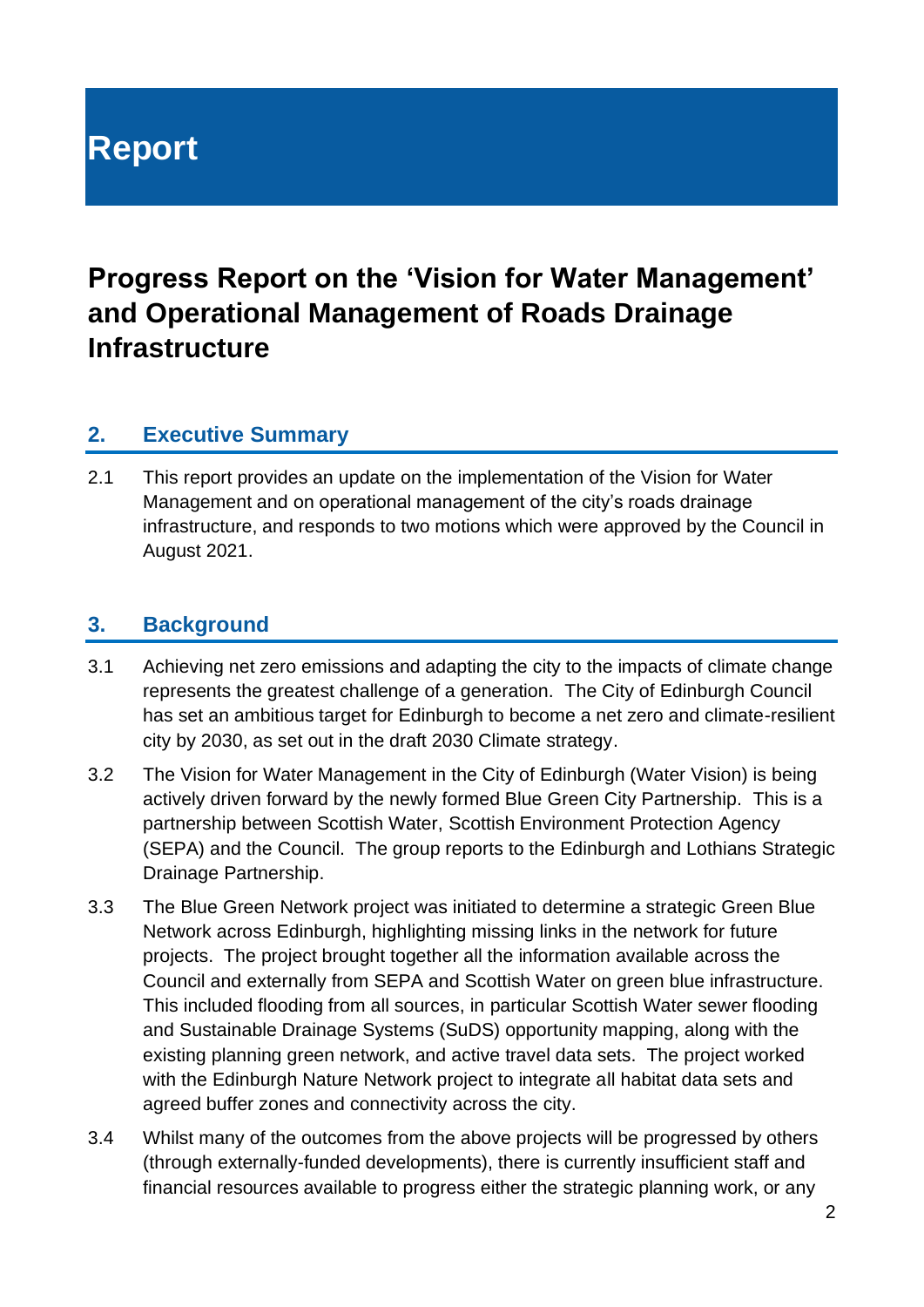recommendations which may arise from this which will fall to the Council to implement. Consequently, a dedicated multi-disciplinary in-house team will be required, at a cost of approximately £300,000 per year. Also, significant additional funding will be required to construct and maintain any resulting new blue-green infrastructure.

- 3.5 There is no longer any doubt that transformational change at scale is needed to manage Scotland's water environment if we are to respond effectively to climate change, biodiversity decline and population growth. The climate is changing, and climate trends predict that we will experience milder and wetter winters. Summers are expected to become hotter and drier, and occurrences of extreme rainfall events are expected to increase both in frequency and intensity. Despite the overall trend, there will still be cold, dry winters, and cool, dry summers, as there is variability in the summers and winters we see today.
- 3.6 This has been widely recognised internationally and the United Nations set [Sustainable Development Goals;](https://sustainabledevelopment.un.org/sdgs) thirteen out of seventeen of which link to water issues. The UK Committee on Climate Change also highlights flooding issues as one of the top risks to the country.
- 3.7 The Scottish Government recognised the need to take a regional approach to flooding, drainage, water quality and wider consideration of the water environment and the Edinburgh and Lothians Strategic Drainage Partnership (ELSDP) was established in October 2018. The Partnership seeks to develop a co-ordinated and transformative approach across Edinburgh and the Lothians to drainage, water management and flooding issues. There will be a strong focus on water management using above-ground drainage infrastructure (or SuDS), increasing biodiversity, creating great places and supporting a climate-resilient city region.
- 3.8 SuDS is one aspect of Blue-Green infrastructure (BGI) and includes rain gardens, grass swales, ponds and various other structures aligned to provide staged treatment in terms of water quality and reduced flow rates/storage, thereby reducing flooding. As described in the ESRG, best practice in blue-green infrastructure design and implementation can also achieve much wider place-led benefits. Such benefits include supporting biodiversity, providing attractive open/play space and complementing mobility and active travel. As such, BGI can provide significant added value socially, economically and environmentally, and it supports the Council's current strategic direction. The ELSDP's work within Edinburgh is being taken forward by the partnership working group, Blue Green City Partnership (BGCP), led by Scottish Water.
- 3.9 The role of the ELSDP is to make decisions in relation to the implementation of the different work streams, whilst maintaining an overview of all the existing and proposed work within Edinburgh and the Lothians that relates to water issues and related interests. This overarching role will ensure different work streams are co-ordinated, providing opportunities for collegiate working with shared efficiencies, learning and added value maximised both internally and externally.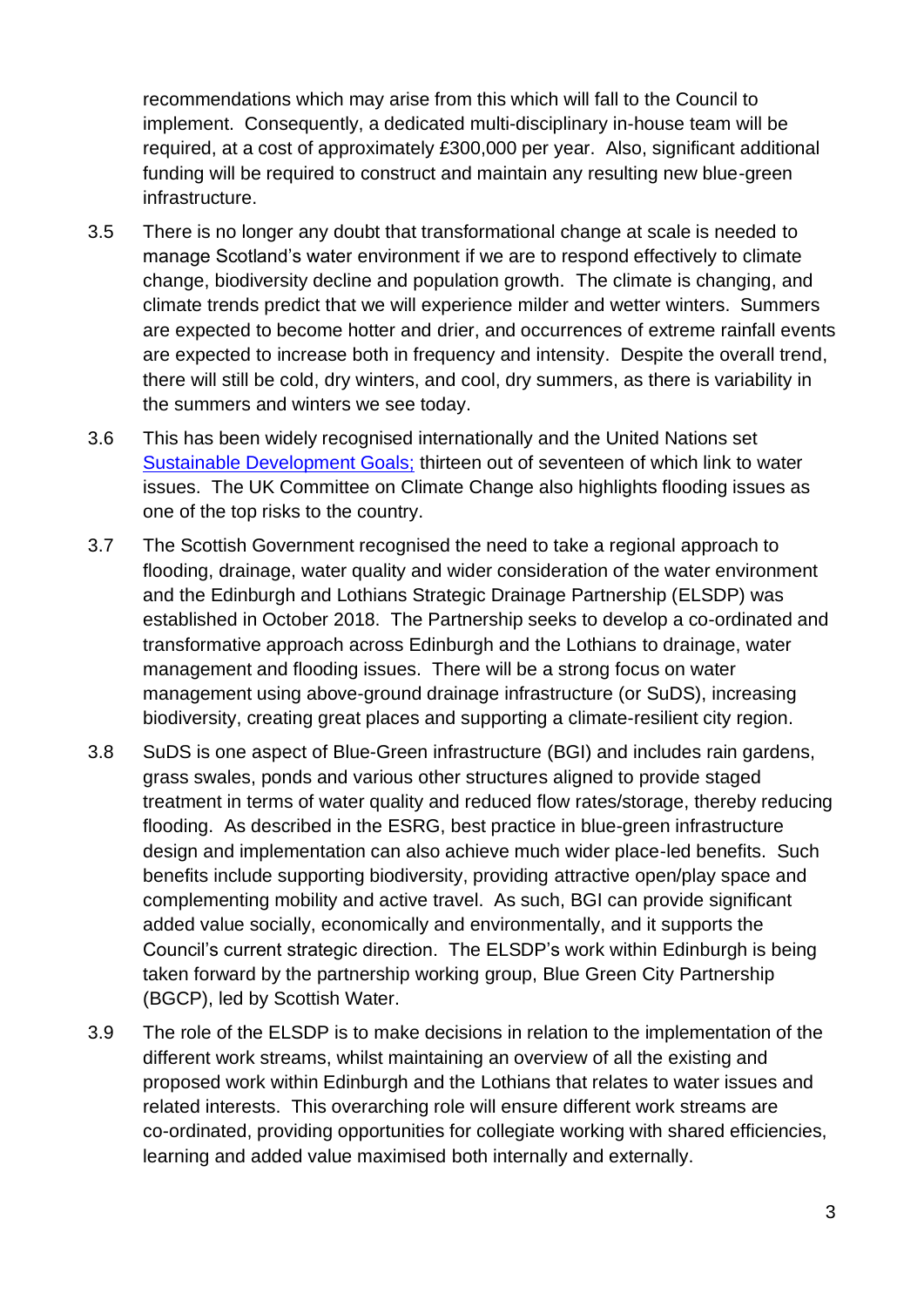- 3.10 In June 2021, The Council launched the draft 2030 Climate Strategy; Delivering a Net Zero Climate Ready City for consultation. This also embeds the work of the Water Vision and ELSDP. The aims of the ELSDP, the Water Vision and Climate Strategy also align with the Edinburgh Climate Change Commission which states that the city should become resilient to climate change, embed a collaborative approach to problem solving and be open to all best practice. This also accords with the Council's [Edinburgh 2050 Vision](https://edinburgh.org/2050-edinburgh-city-vision/) of a sustainable, green, and safe city. The draft National Planning Framework 4 published 25 November 2021 proposes that 'adaptation by blue and green infrastructure to surface water and drainage infrastructure' is one of Edinburgh's two national projects. The work of the BGCP team and the GBN project will help to deliver this sustainable approach to adaptation.
- 3.11 On [26 August 2021,](https://democracy.edinburgh.gov.uk/documents/s37605/Item%204.1%20-%20Minute%20of%2026%20August%202021%20-%20V2.pdf) the Council approved two motions in respect of drainage and flooding. These actions are addressed in the main report below.

## **4. Main Report**

## **Progress on the implementation of the Water Vision**

- 4.1 The BGCP is targeting areas for transformational change, including implementation of the Water Vision through City Plan 2030 policies and supporting guidance.
- 4.2 To date, it has been examining potential opportunities in existing projects to influence and alter their planning and design to manage surface water flows on the surface, using blue-green infrastructure. It has successfully identified an active travel and traffic calming project that potentially could be improved, providing multiple benefits to the project and the community. This approach supports Scottish Water's Policy with respect to surface water which can be summed up as 'no more in, and what's in, out', and focuses on the separation of surface water from combined drainage systems, contributing to an increase in overall drainage capacity within the city and additional biodiversity and place-making benefits.
- 4.3 The partnership has also made meaningful progress towards a collaborative planning exercise within the Craigleith catchment, also including Inverleith and the Orchards areas. Whilst the necessary workstreams have been identified, there is currently no available Council staff resource available to support the next stages of this work and a centrally-resourced team is required. Funding is also required for any construction costs for identified interventions, which are not undertaken as part of third party developments or funded elsewhere.
- 4.4 The BGCP Group are also looking at opportunities to influence all new developments and capital projects that are being put forward in the city, including roads, public realm, housing and active travel projects. Specific projects that the group have contributed to in relation to strategic planning include:
	- 4.4.1 Strategic Flood Risk Assessment for the City Plan 2030: the group has supported this aspect of the City Plan 2030 in understanding risk of housing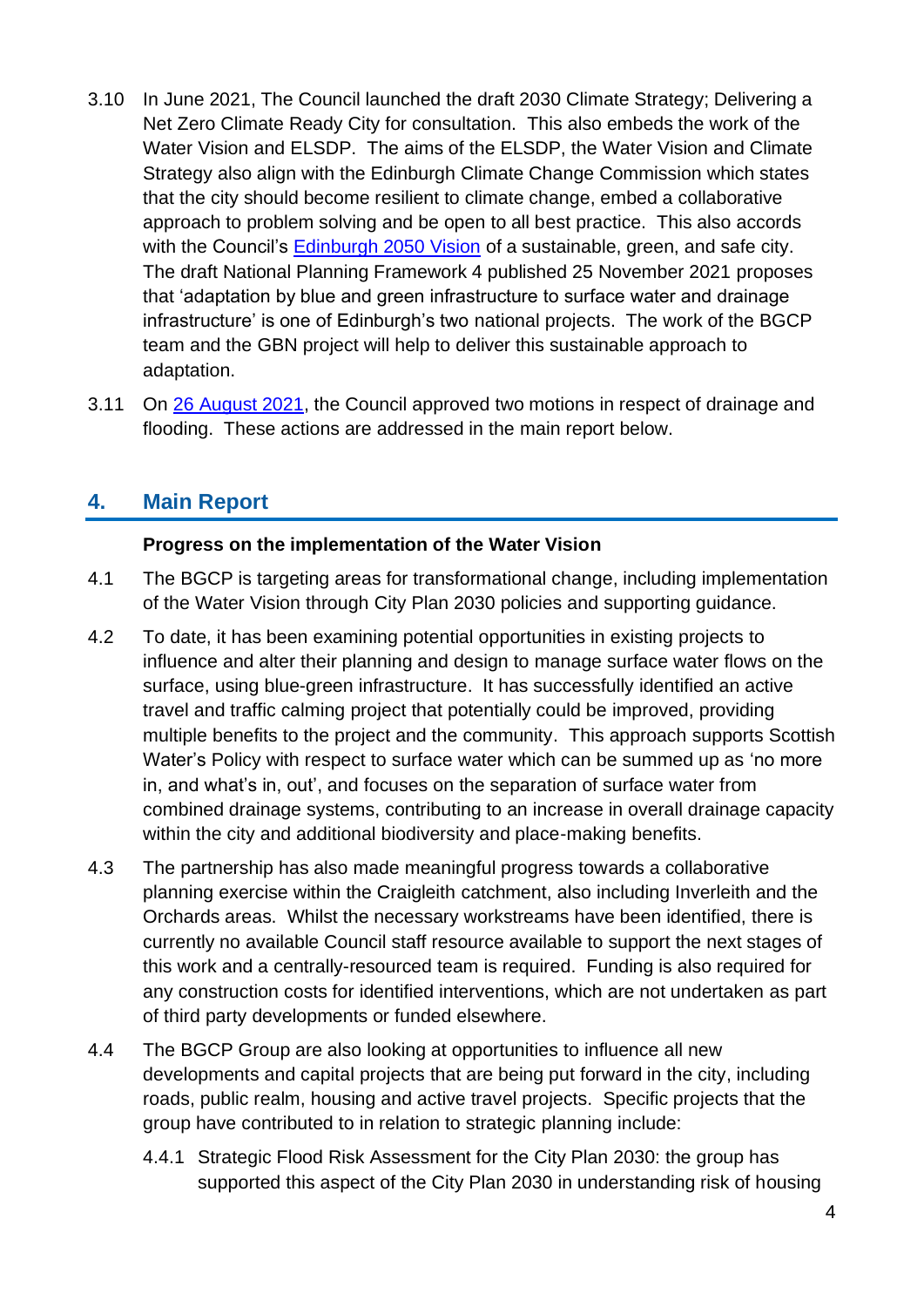sites to river, coastal and surface water flooding issues. This is now complete and has informed the City Plan location of housing sites and the briefs for these sites;

- 4.4.2 Scottish Water's Integrated Catchment Study: the group continues to provide feedback on this evolving drainage model for the city; to understand how the city is drained through the sewer network, culverted watercourses and the open watercourses in the city, and importantly how they interact with each other. Three opportunities areas have been identified and brought into the Green Blue Network Project as Partnership projects; and
- 4.4.3 The 'Green Blue Network' project: this brings together active travel, footpath networks, biodiversity and 'water' networks alongside green open space and planning information. This provides us with an understanding of the city's Green Blue Network and opportunities for new multifunctional green-blue infrastructure derived from various sources, to expand and link the network. These include prime opportunities for disconnection of existing surface water systems from combined sewers. The project has completed a Strategic Green Blue network that was embedded in the City Plan 2030. It also brought together all the key information into shared GIS platform to enable SW/SEPA and Council officers to share that information more easily for project work. The draft summary document can be viewed by [clicking here,](https://indd.adobe.com/view/50b41947-c920-4344-88bf-063c81be62de) and additional information can be gained from two videos prepared for COP26 by clicking here [\(Video 1\)](https://vimeo.com/641445697/12f17a101d) and [here \(Video 2\).](https://vimeo.com/641862894/4606f810ac)
- 4.5 A communication strategy across all three organisations is also being created. This will support integrated planning across departments and agencies, as well as recognising the importance of engaging local communities in the design of bluegreen infrastructure in their area.
- 4.6 The group is also developing the necessary governance arrangements to allow fully collaborative working between the Council and Scottish Water.
- 4.7 BGCP is aware of Glasgow's Smart Canal project and its use as a conduit for surface water from new development. Unlike Glasgow however, through the populated areas of Edinburgh, the Union Canal is mostly on raised embankments which limits opportunities for surface water management without significant pumping, which is expensive to install and maintain. There are no current plans to form an analogous partnership with Scottish Canals or to further explore the option of using the canal to alleviate flooding.
- 4.8 In addition, the Council is progressing Surface Water Management plans for the city and continues to progress its other actions under the Local Flood Risk Management Plan for the Forth Estuary. Consultation on the draft plan for 2021-2028 has now closed, and this will be published by SEPA later in 2022.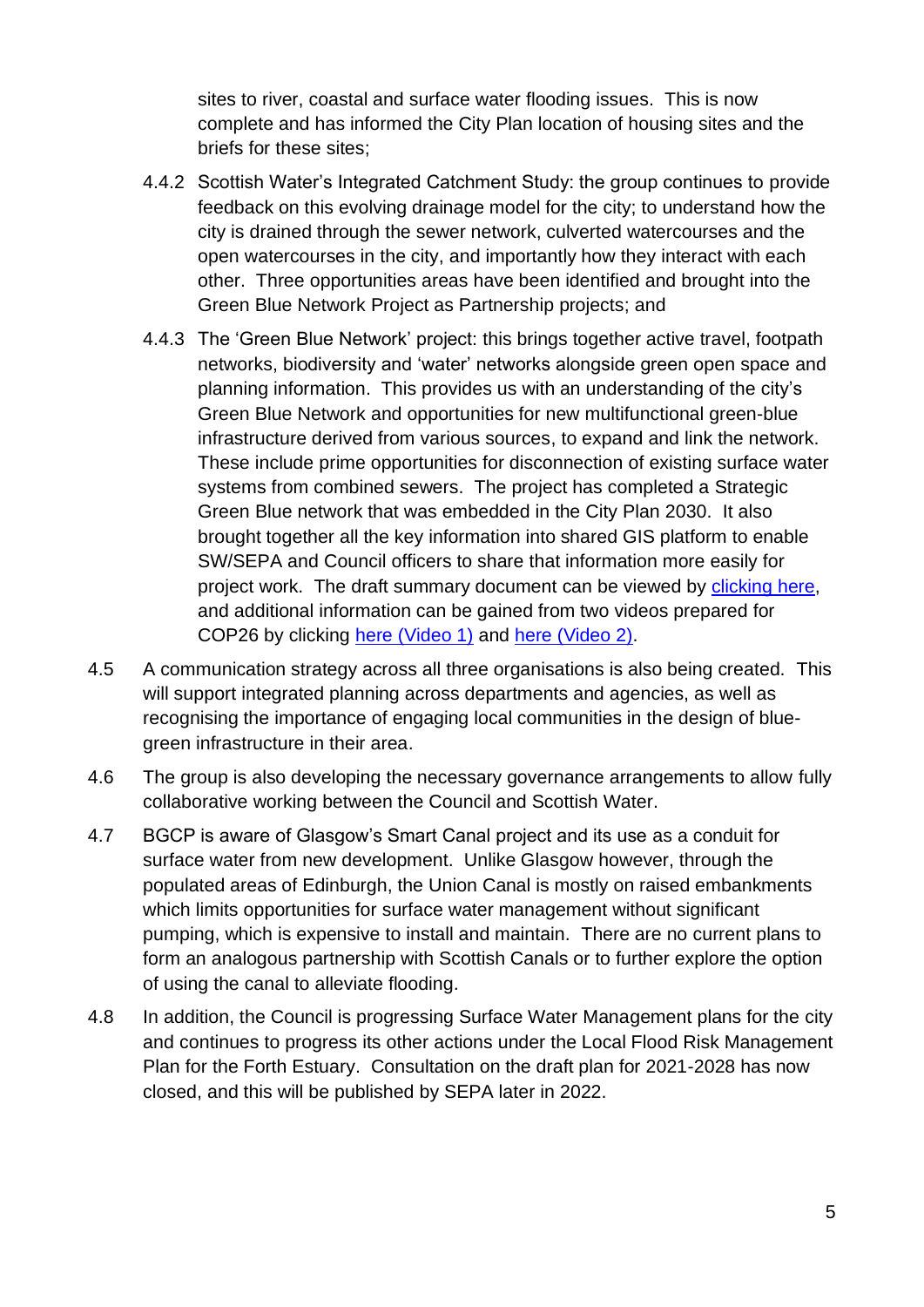## **Operational Management of Roads Drainage Infrastructure**

- 4.9 The inspection and management of the public sewerage system are the responsibility of Scottish Water. As the body responsible for this network, they have systems and processes in place for the management of their assets in this respect.
- 4.10 Road drains or "gullies" and the associated piped network, which connects gullies to the main sewerage system where it becomes the responsibility of Scottish Water or to a final outfall which is the responsibility of the City of Edinburgh Council. The management of these by the Council is undertaken by the Roads Operations team.
- 4.11 There are currently 56,562 road gullies on the Council's asset management system (at 04/12/2021). This inventory changes regularly as new roads are adopted, complete with new drainage, or new gullies are added or removed as required. Due to the number of assets, it is not possible to survey them all at one time; similarly, as soon as a survey is undertaken it is out of date as the network condition very quickly moves on.
- 4.12 To resolve this issue, sections of the network are surveyed every single day and provide a rolling snapshot of the network. The Council's asset management system has been configured to capture asset information daily from our drainage teams on the ground as they encounter blockages whilst undertaking our two yearly cyclic maintenance. This is further strengthened by adding customer reports. The journey of a gully report or blockage repair can be a complex one and to help Elected Members and customers understand this better, a "Road Drainage Explained" summary sheet has been provided in Appendix 1.
- 4.13 Our records show that there were 539 gullies at Gully Investigation required (at 04/12/2021). These are gullies that have been identified with faults that require a dig up repair. This value represents <1% of the network. Repairs are prioritised as best possible on a risk-based approach prioritising issues that are affecting property or creating a road safety issue. Drainage squads are engaged in gully repairs all year round to keep this number as low as possible.
- 4.14 It should be noted that the cleaning of gullies on a cyclic, routine basis is far more efficient than attending reactive reports (estimated to be about three times more efficient). The service priority is therefore weighted to maintenance of this cyclic programme. The available resources undertaking reactive cleaning, are balanced on a risk basis; prioritising issues that are affecting property or creating a road safety issue.
- 4.15 At an operational level, the Council drainage team has been exploring how to implement an ongoing operational partnership with Scottish Water to tackle current problem areas as a collective. The two organisations have already made this link at a senior level and are in the process of developing a mechanism to implement this going forward. The partnership has already come together to collaboratively investigate several problem areas and formulate joint responses which have brought about improvement and demonstrate the ongoing benefits that could be achieved with more structured partnering.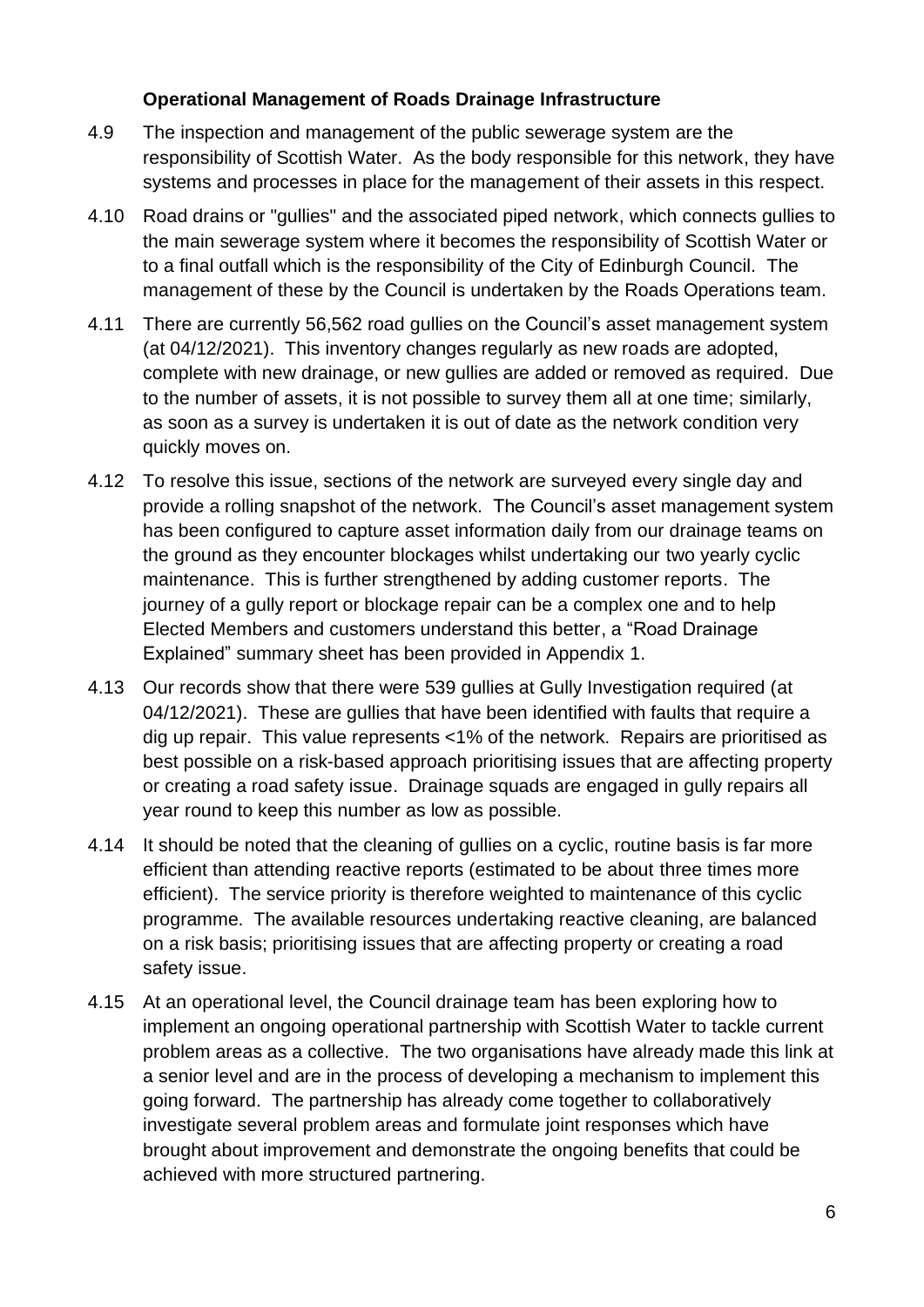## **Attenuation of flood water within road design**

- 4.16 Flooding from surcharging existing surface water and combined surface water/foul water sewers that were not designed to accommodate the intense rainfall events we have been experiencing over the last few years are very complex and expensive issues to resolve. Recent surface water flooding events have demonstrated that surface water flooding generally does not originate from blocked gullies. Whilst there are occasions when blocked gullies do contribute, these occasions are rare. The majority of surface water flooding occurs when the capacity of the entire drainage system is overwhelmed; the sewers and manholes are full, rainwater cannot enter the system, and surface water flows overland. In the most intense rainfall events, sewer surcharging does occur.
- 4.17 It is now mandatory for all Council projects to implement the Water Vision, and this requires the incorporation of SuDS where appropriate, including in Roads projects. However, roads are not *de facto* flood prevention measures, and any changes to road camber, gully placement and the use of adjacent surfaces must be carefully considered. In addition to the road safety and other legal considerations, this is to ensure that any well-intentioned mitigation measures do not adversely affect other properties, either directly from overland flows, or indirectly by placing the existing drainage system under additional pressure.
- 4.18 Roads form only one part of the overall catchment areas that the existing sewer system is required to accommodate. In addition to road drainage, roof drainage and direct overland run-off also contribute to the volume of water entering the system.
- 4.19 Roads already provide a level of flood storage during extreme rainfall events by virtue of the volume of run-off that can be accommodated in the gutters at the kerb/channel interface. Road drainage systems are typically designed for a 1:1 to 1:5 year rainfall event as per current standards, but recent storms have been well in excess of 1:200 year return periods, therefore surface water flooding is expected.
- 4.20 Whilst roads may be considered as conveyance measures for large-scale planning initiatives, such as those originating from the Craigleith or Blue Green Network projects, they generally cannot be retrofitted to fully accommodate the intense rainfall we are now experiencing.
- 4.21 A holistic approach must be taken to road design to assist in coping with widespread surface water flooding, due to the drainage system being overwhelmed. It is not practical for the Council to retrofit any roads to deal with localised surface water flooding issues. The onus must remain on property owners to implement suitable measures to protect themselves from flooding. The provision of mitigation measures for individual properties is not a viable approach and it could impact on other properties or parts of the existing drainage system.
- 4.22 All new road developments require separation of the foul and surface water systems and will include SuDS measures to both treat and attenuate run-off into the surface water drainage system or watercourses. The widespread separation of foul from road drainage systems is currently prohibitive due to the associated costs, the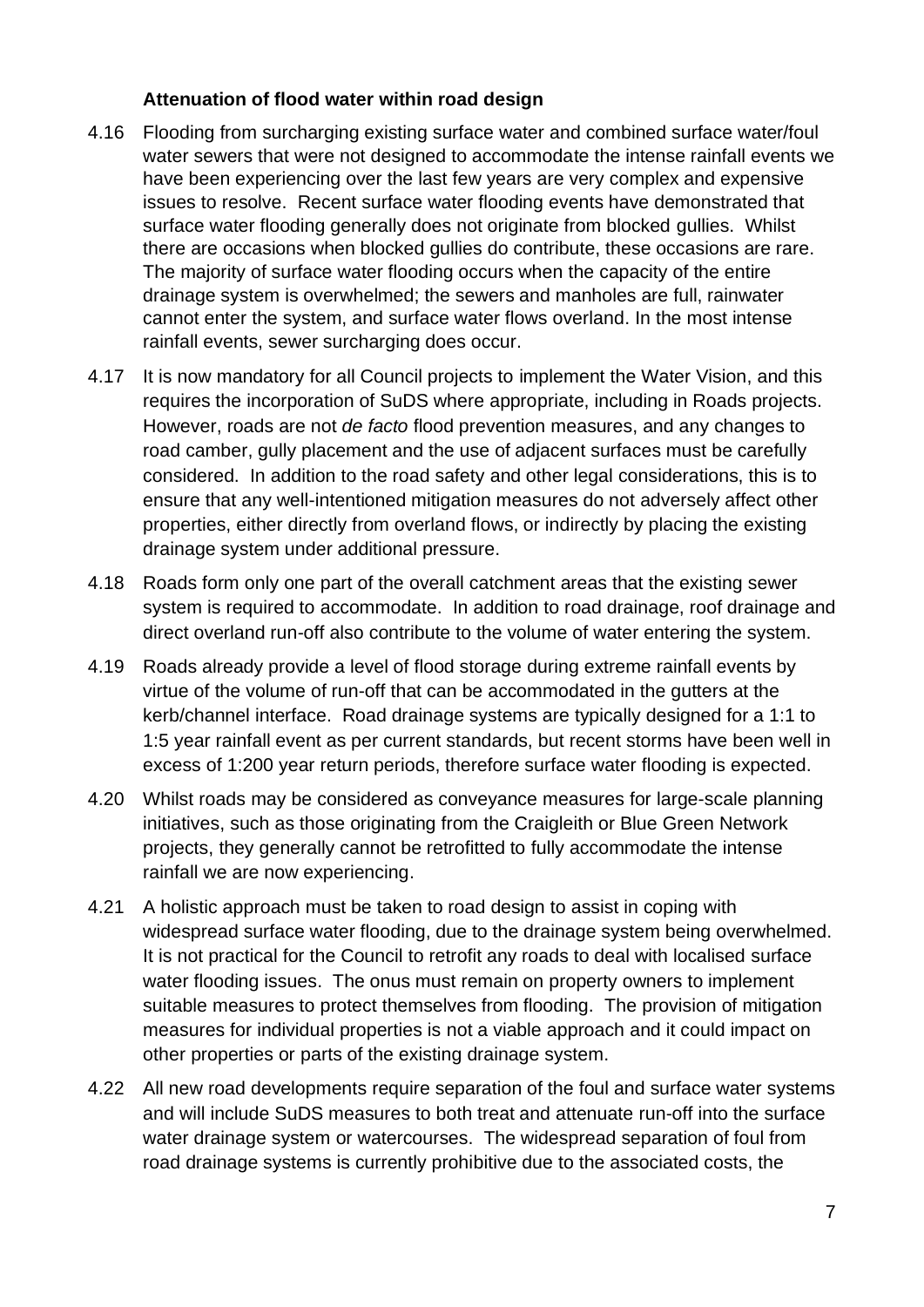disruption these works would cause and, in many cases, insufficient space as a result of the presence of underground utilities.

4.23 In conclusion, officers are working closely with Scottish Water to minimise the impact of extreme rainfall events on the existing drainage system and acknowledge that a holistic approach needs to be taken to address this complex issue through the greater use of soft landscaping, SuDS storage and separate road drainage systems for new developments.

## **5. Next Steps**

## **BGCP Group**

- <span id="page-7-0"></span>5.1 The BGCP Group will continue to progress the following workstreams, as resourcing allows, in order to achieve its vision to 'create the collaborative approach to planning and delivering blue-green infrastructure to manage surface water and create a climate resilient city for the future':
	- Working with key developers and project teams to support the development and delivery of blue-green infrastructure, influencing project scopes, processes, mindsets and behaviours;
	- Delivery of a proof-of-concept BGI Strategy for priority areas;
	- Delivery of on-the-ground blue-green interventions;
	- Development of a communication and engagement campaign;
	- Proactively sharing data between partner organisations, underpinned by geographic information systems;
	- Ensure integration with city-wide policy and initiatives;
	- Establishment of regular operational partnership group; and
	- Seeking funding and additional staff resource to fully support the above measures.

## **Green Blue Network Project**

5.2 The next stage of the project is to look more closely at a local level. This will use surface water management catchment areas and test the strategic network and identify opportunity areas. Missing links will be identified. Consultation will be carried out both internally and externally and then tested on the ground, working collaboratively with Edinburgh Nature Network.

## **Operational Management of Roads Drainage Infrastructure**

5.3 To help customers navigate some of the common reporting issues the "Roads Drainage Explained" summary will be further developed and implemented within the 'Report a Blocked Gully' web page to prevent erroneous reports from being created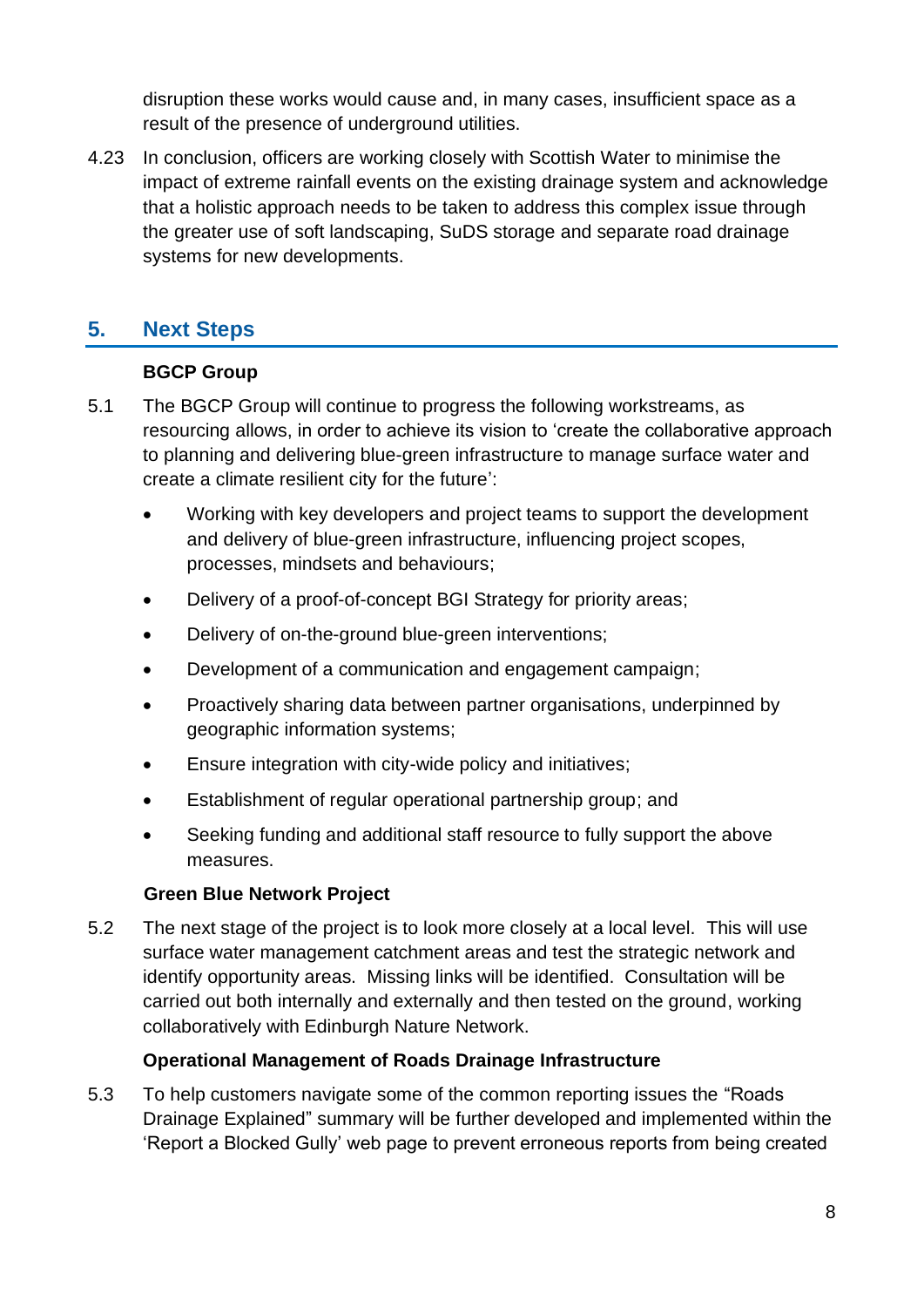in the first instance and to help reduce the customer journey as well as better inform customers.

- 5.4 The first operational meeting with Scottish Water is scheduled for early 2022. Routine meetings will be established, and work streams developed to drive improved communication and co-ordination.
- 5.5 Officers are developing plans to create the new multi-disciplinary team required to implement the recommendations which fall within the responsibility of the Council.

## **6. Financial impact**

- 6.1 In the near future there is likely to be a financial impact, both Capital and Revenue, resulting from the changing climate, and a need to address this by changing the Council's current approach to roads and drainage design. Additional funding requires to be identified to:
	- 6.1.1 Construct intervention measures identified through the BGCP, which are not undertaken as part of third party developments or funded elsewhere, and which fall within the Council's responsibility; and
	- 6.1.2 Maintain these additional intervention measures.
- 6.2 It is likely that private green finance initiatives will be required to support the largescale portfolio of works necessary for city-wide adaption.

## **7. Stakeholder/Community Impact**

- 7.1 Any new or existing projects altered by the work of the BGCP will be subject to the normal consultation process for all new design projects within the Council. Also, as noted in [5.1,](#page-7-0) a Communications and Engagement campaign is being proposed.
- 7.2 In terms of the guidance, SEPA, Nature Scot and Scottish Water and adjacent Local Authorities and officers in the Council have had a significant role in the preparation through consultation and workshops.

## **8. Background reading/external references**

- 8.1 [Climate Change Strategy](https://democracy.edinburgh.gov.uk/documents/s34649/Item%207.7%20-%202030%20Climate%20Strategy%20-%20Draft%20for%20Consultation.pdf)
- 8.2 [Edinburgh Adapts Climate Change Adaptation Action Plan and Progress reports](https://www.edinburgh.gov.uk/downloads/download/13567/edinburgh-adapts)
- 8.3 [Edinburgh Climate Change Commission](https://www.edinburghclimate.org.uk/)
- 8.4 SUDsnet [understanding Sustainable urban drainage](https://www.abertay.ac.uk/business/services/sudsnet/)
- 8.5 [Climate change](file://///corpad.corp.edinburgh.gov.uk/departments/Projects/Directorate%20Committee%20Team/Committees/Transport%20and%20Environment/2020/12%20November/Water%20Management%20Vision/1.1%09https:/www.theccc.org.uk/uk-climate-change-risk-assessment-2017/)
- 8.6 [Climate Change Summary for Scotland](https://www.theccc.org.uk/uk-climate-change-risk-assessment-2017/national-summaries/)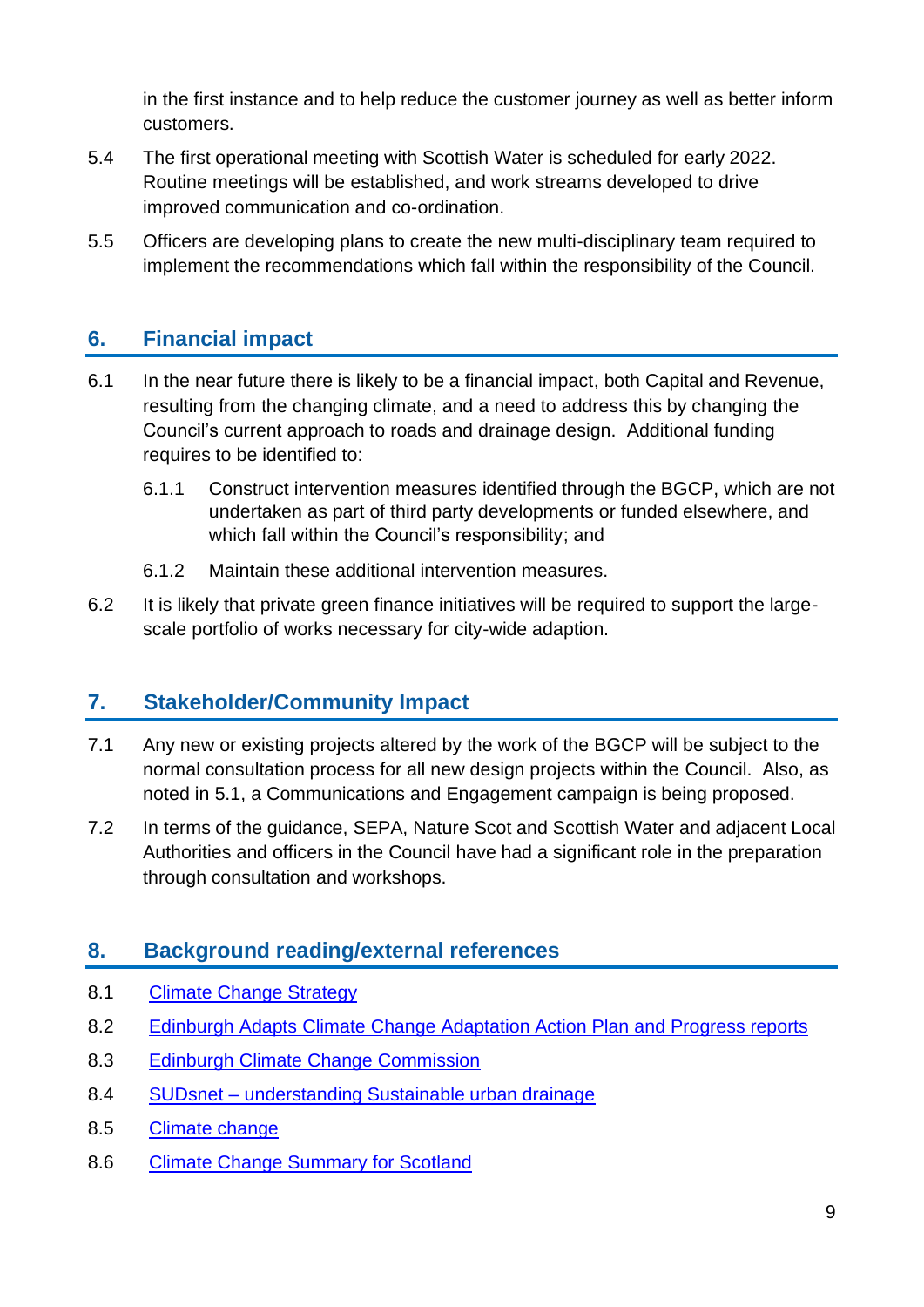- 8.7 [Local Flood Risk Management Plan](https://www.edinburgh.gov.uk/flooding/local-flood-risk-management-plan)
- 8.8 Reducing emissions in Scotland [2020 Progress Report to Parliament](https://www.theccc.org.uk/publication/reducing-emissions-in-scotland-2020-progress-report-to-parliament/)
- 8.9 [Scottish Water Surface Water Policy](https://www.scottishwater.co.uk/-/media/ScottishWater/Document-Hub/Business-and-Developers/Connecting-to-our-network/All-connections-information/190718SurfaceWaterGuidanceDoc8ppA4PagesHiRes.pdf)
- 8.10 [Scottish Flood Forum](https://scottishfloodforum.org/)

## **9. Appendices**

9.1 Appendix 1 – Road Drainage Explained

## **10. Glossary**

Blue Green City Partnership - Blue green infrastructure or BGI is defined by the European Commission as a 'strategically planned network of natural and semi-natural areas with other environmental features designed and managed to deliver a wide range of ecosystem service'. The partnership is the working group that is looking to plan BGI in order to manage rainwater sustainably in the city.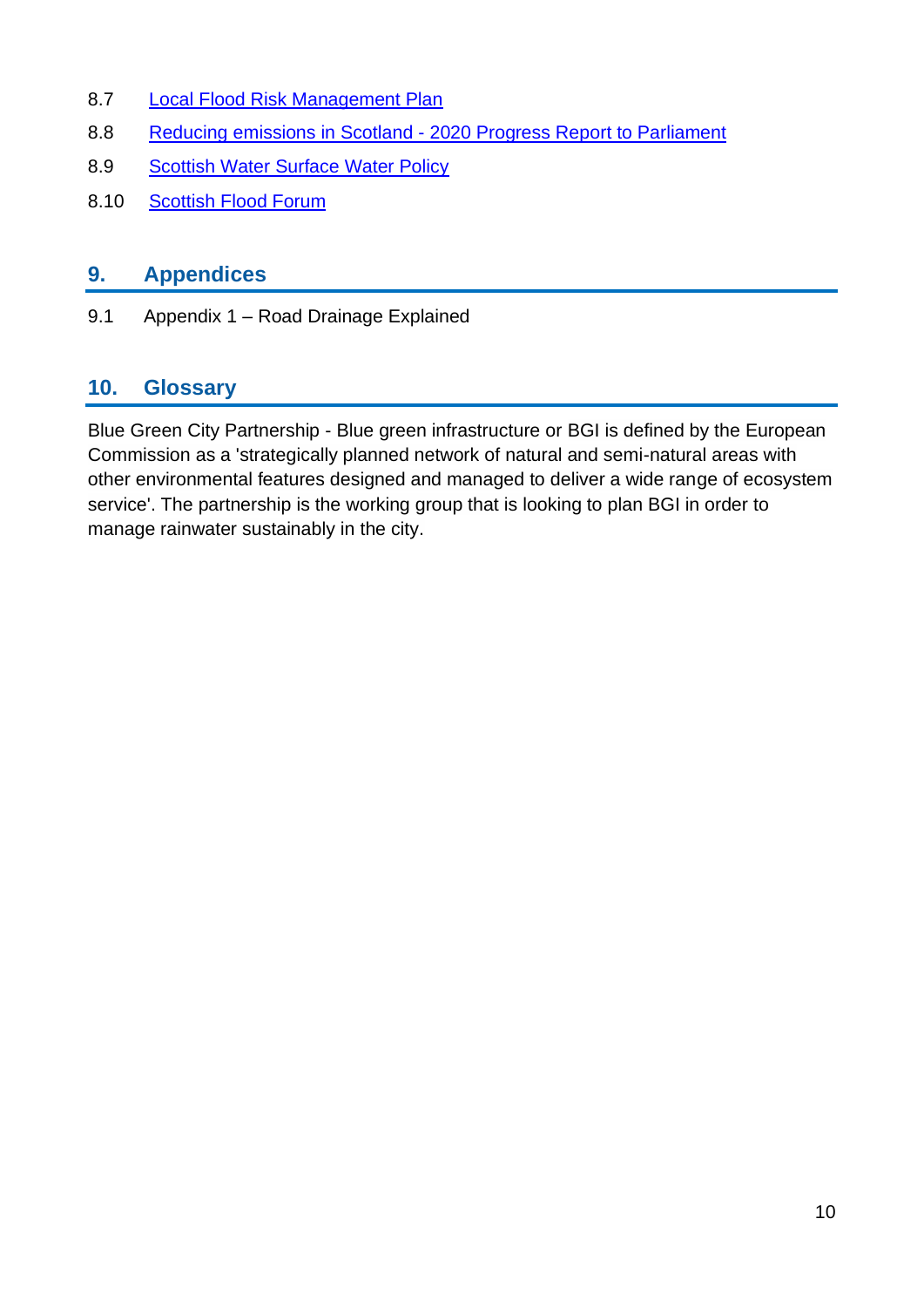# **Road Drainage Explained**

## **.CDINBVR**

The purpose of this document is to explain the process of how customer reports of a non-functioning gully are handled from point of report to completion. The process is varied and can range from the simple removal of silt in the gully pot, through to digging up the road to repair a damaged drainage pipe; potentially a large distance from the drain in question. To assist customers who are unfamiliar with drainage systems and infrastructure a brief description of the drainage features is given below.

## **1. Drainage Systems Explained:**

The typical features of a road drain:

**The gully grating** – The metal grill that sits, in a frame, over the Gully pot. Usually sitting on top of brick or concrete sections.





## **Properly Functioning Gully:**

Some silt at the bottom

Water sitting in the gully up to the outlet level. During dry periods this will evaporate away but following wet weather it is normal to have an amount of water sitting in the gully pot.



## **Blocked Gully:**

Here the level of silt has risen significantly and has blocked the outlet pipe (bottom hole) and the rodding eye outlet (the top hole).

The rainwater cannot reach the drainage pipe and so in wet weather fills up the pot causing the gully to flood.

## **The Drainage Pipe** – Commonly referred to

as the gully "tail". This generally 6" (150mm) pipe will lead to the main drain or sewer.

**The gully pot** – The pot is designed to collect silt before it goes down the outlet pipe or "tail".



## **Damaged or Blocked Gully Tail:**

Here the level of silt is not significant enough to block the gully pot but there is a collapse in the drainage pipe leading to the sewer and so in wet weather the rainfall cannot reach the sewer and so the pot fills with water causing the gully to flood.

Where the tail is partially blocked this may result in the water taking longer to clear – often referred to as a "Slow Runner".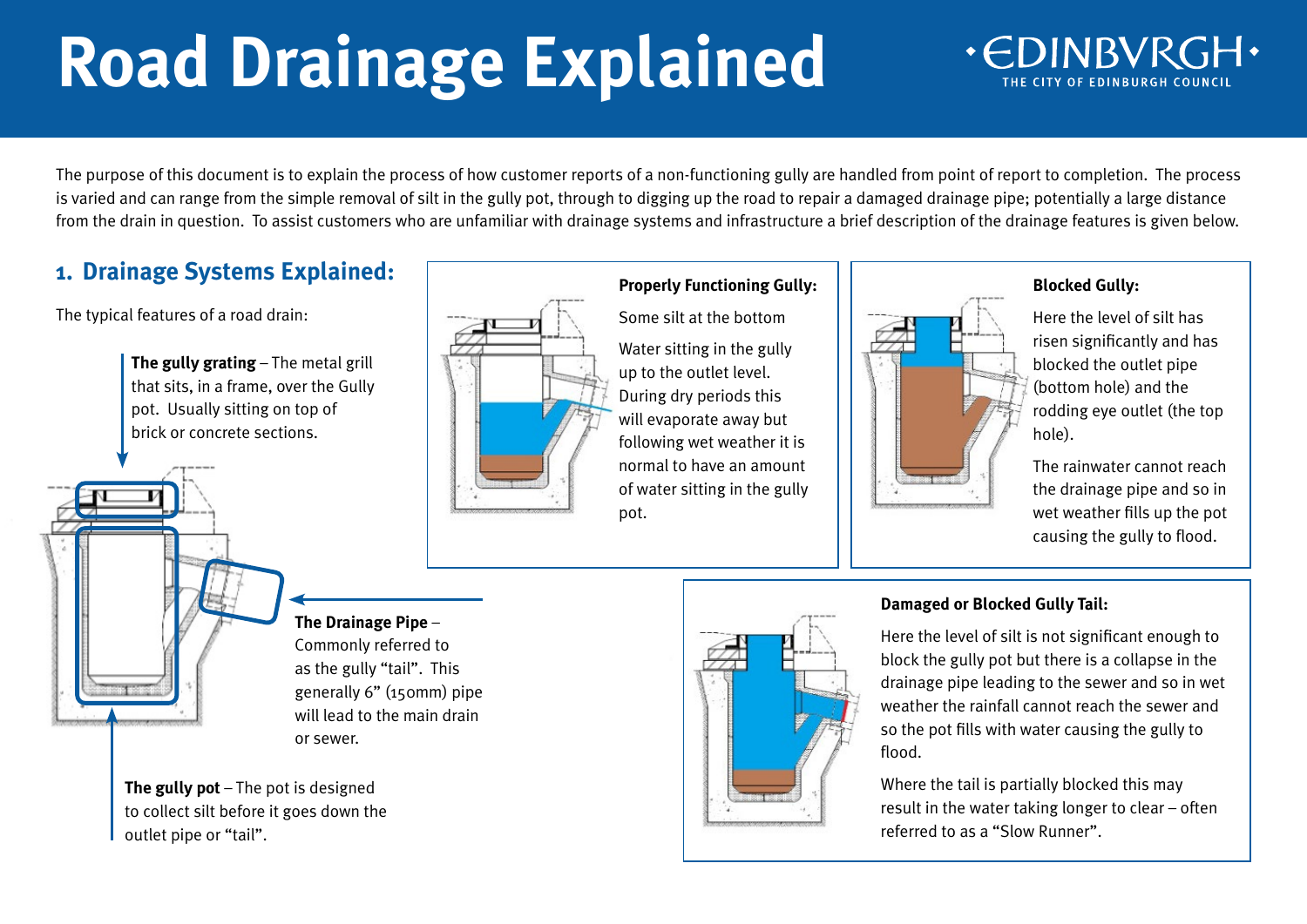## **2. Accurate Reporting:**

The Gully team regularly get enquiries that are not managed by the team or in some instances even the responsibility of the City of Edinburgh Council. To help direct enquiries to the right place the following advice should be considered before reporting through the "Report a Blocked Gully" webpage:

#### **Leaves in the Channel:**

If the gully grating is covered in leaves or detritus, then the issue is not one with the gully but the cleansing of the adjacent "channel".



This is managed by the City of Edinburgh Council's cleansing department who can be contacted at *[waste@edinburgh.gov.uk](mailto:waste@edinburgh.gov.uk)*

#### **Sewer Backflowing:**

Another common issue is where there is a problem with the main sewer being blocked or restricted and can lead to foul sewage and toilet paper backflowing out of the gully. If this is the case it is most likely a problem with the sewage system.

If the problem lies within the property boundary it is likely a private issue;

If the problem is out with the property boundary it is likely an issue for Scottish Water. Scottish Water can be contacted on **0800 077 8778** or see *[www.](https://www.scottishwater.co.uk/) [scottishwater.co.uk](https://www.scottishwater.co.uk/)*

## **Housing Downpipes:**

Similarly, we receive a significant number of enquiries about housing downpipes which drain building roof water.

These drains are not maintained by the Roads Drainage team. In most instances this will be a private matter for the property owner or owners.

If the house is a council property you may be able to get further assistance by contacting housing:

**0131 200 2345** 



#### *www.[edinburgh.gov.uk/council-house-repairs](https://www.edinburgh.gov.uk/council-housing-association-homes/council-house-repairs)*

If you are living in a building which has a shared maintenance responsibility, then the City of Edinburgh Council's Shared Repair team may be able to assist:

## **0131 529 6778**

*[www.edinburgh.gov.uk/shared-repairs/shared](https://www.edinburgh.gov.uk/shared-repairs/shared-repairs-maintenance)[repairs-maintenance](https://www.edinburgh.gov.uk/shared-repairs/shared-repairs-maintenance)*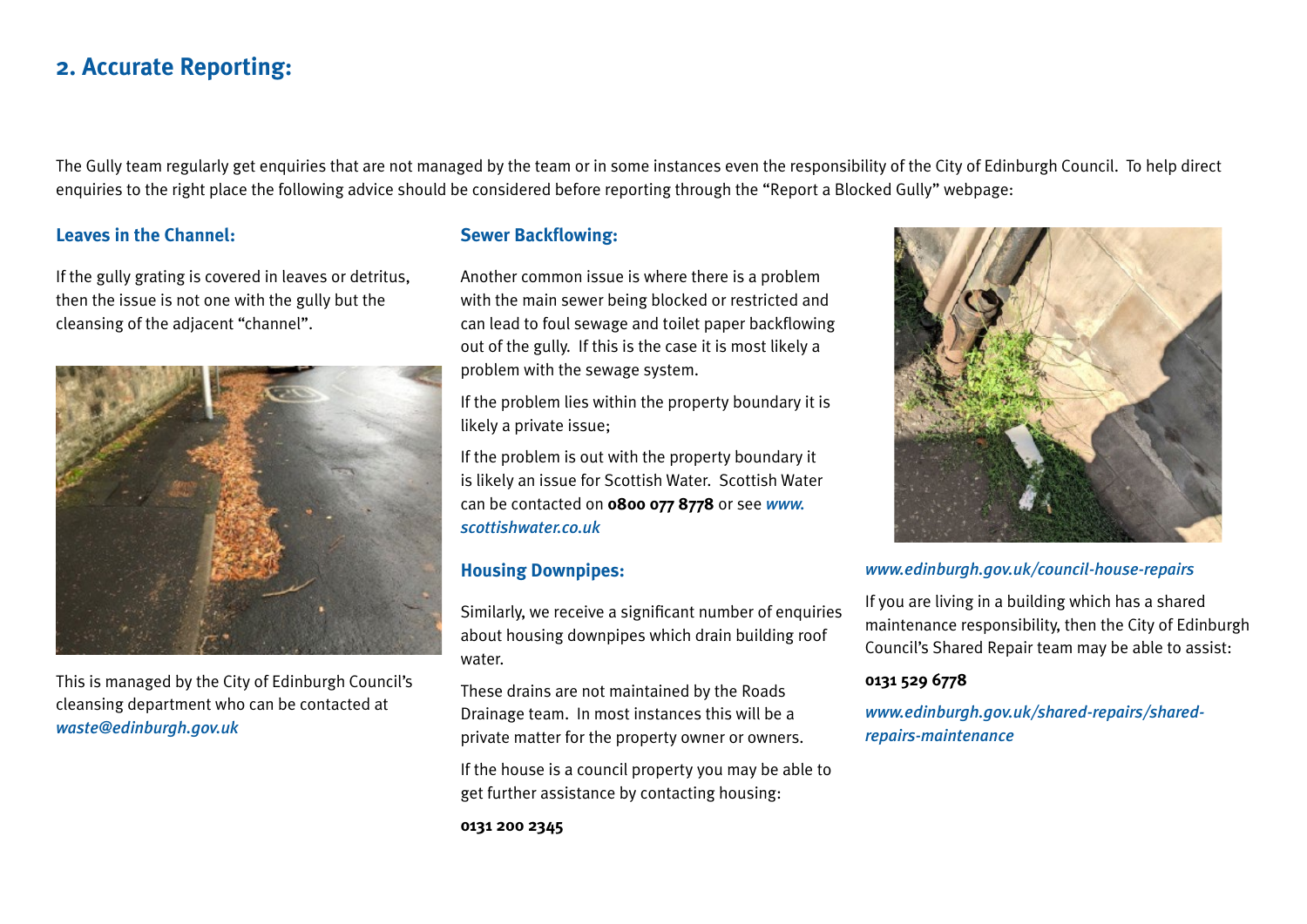## **Basements & Cellars:**

Basements and Cellars require to be suitably waterproofed by the owner(s), even where the structure is under a public footpath or road. Footpaths are not designed to be impenetrable to water and there is the possibility of water ingress through the road or footpath structure. Roads gullies adjacent to these structures are generally connected into the nearest sewer and are not connected directly to the building sewerage. If water or sewage is coming into a basement or cellar from a toilet, sink, shower trap or internal drain then this will likely be coming from the property's drainage system and depending on the cause of the blockage or backflow then would be the responsibility of either the property owner(s) or Scottish Water. Scottish Water can be contacted on **0800 077 8778** or see *[www.](https://www.scottishwater.co.uk/) [scottishwater.co.uk/](https://www.scottishwater.co.uk/)*

## **Roads Gully Problems:**

If the issue is not one of the above and look more like one of the below:



*Gully clear but flooding during 'normal' rainfall*





Then it is a likely a roads drainage issue and should be reported through the councils website at: *[www.](https://www.edinburgh.gov.uk/gully) [edinburgh.gov.uk/gully](https://www.edinburgh.gov.uk/gully)*

When doing so, please provide as much detail as you can, the more information provided helps to accurately understand the problem and can help to speed up the overall process.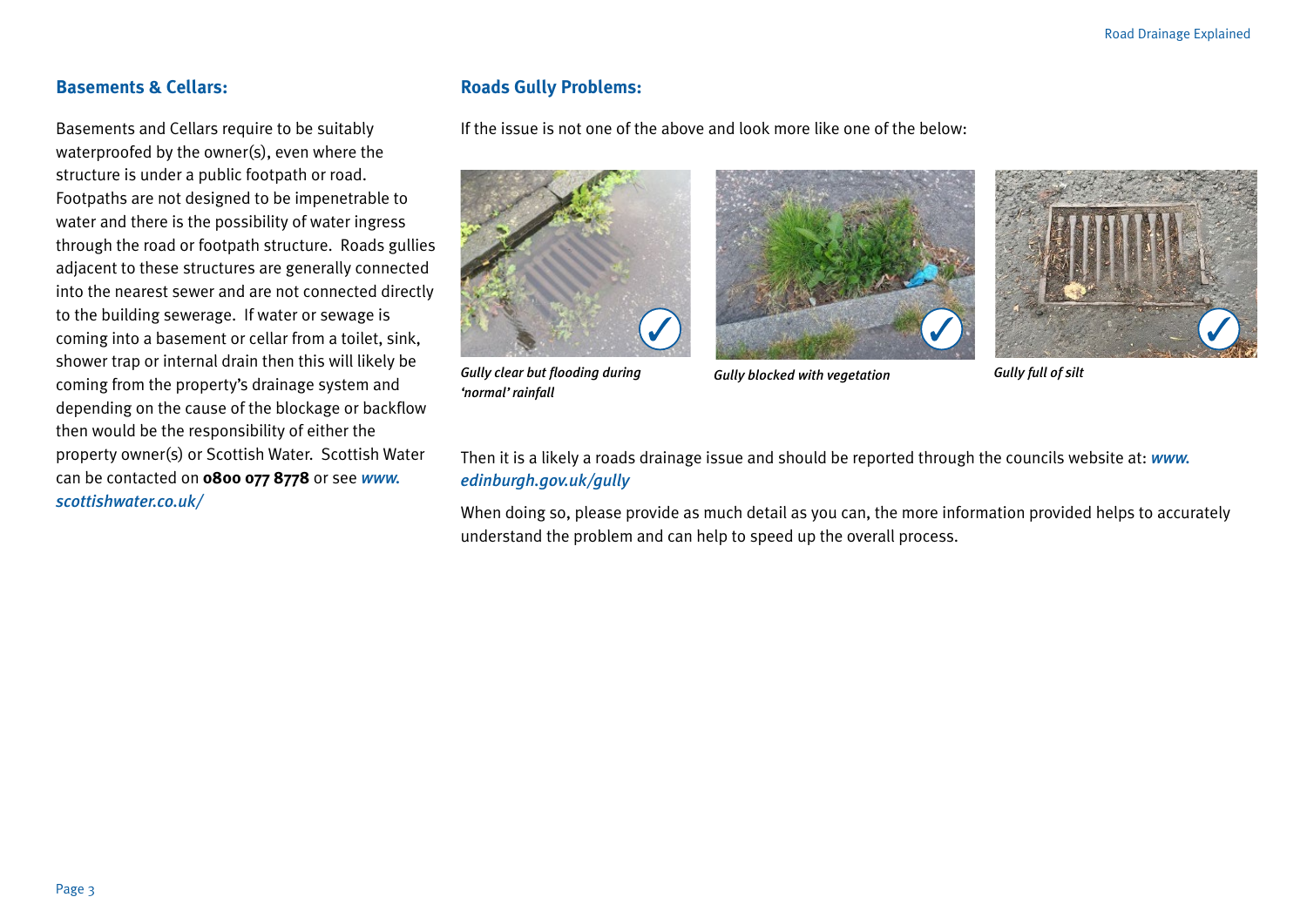## **3. Blocked Gully Lifecycle:**

#### **Step 1 – Empty and flush**

The first step in the resolution process is to attend the gully with one of our Gully motors to attempt to empty and flush the gully pot. One of our 18t gully motors will attend and attempt to empty all the silt from the gully pot and flush the gully tail to ensure it is working.

If it can be emptied and flushed the Job and Enquiry will be completed.

However, it is not always possible to do so due to:

- **•** Restricted Access Can't attend due to parked cars / Roadworks / Building works / some other restriction
	- **•** The team will attempt to reschedule the works as best possible considering the restriction presented.
- **•** The Gully was accessed and cleaned but could not be flushed
	- **•** This indicates an issue with gully tail that requires further investigation – this is passed to the jetting team.

#### **Step 2 – High Pressure Jet & CCTV team**

The jetting team pick up the job and attend site with the High-Pressure let and CCTV camera and attempt to unblock the drain line or establish the location and cause of the block or collapse.

If they can unblock the drain, then they will complete the Job and Enquiry. If they cannot then they will locate as best possible the location and type of block or collapse and record this information to pass to the next team.

There are several different possibilities that can cause a damaged gully tail, these include:

- **• Mortar / Cement / Plaster / Paint**  poured down the drain system by contractors which then solidifies and blocks or restricts the drain.
- **• Third party damage** Other contractors dig up the road to install or maintain their apparatus and damage the drainage assets in doing so.
- **• Tree roots** Can in instances penetrate the drain line and create blockages.
- **• Historic collapse** Some of the drainage infrastructure is of a historic nature and through time can simply collapse or perish causing a block to the main sewer.

#### **Step 3 – Gully Investigation Required**

The final step in the process, if all else has been unsuccessful, is to dig up the area of the blockage or damage and repair it with a new section of drainage pipe. This requires co-ordination and planning to ensure safe and timely access of the network can be achieved, the position of other underground services is required, and a safe traffic management set up is required.

It is at this stage that  $3^{rd}$  party damage can be uncovered. When it is identified we seek to get the responsible party to make good the damage or seek agreement for the council to do so on their behalf and recover the associated costs.

The "dig up" process can be timely and requires a lot of dedicated co-ordination but will generally see a resolution to the issue. Once the drainage pipe is repaired and the roads is reinstated the Job and Enquiry are closed.